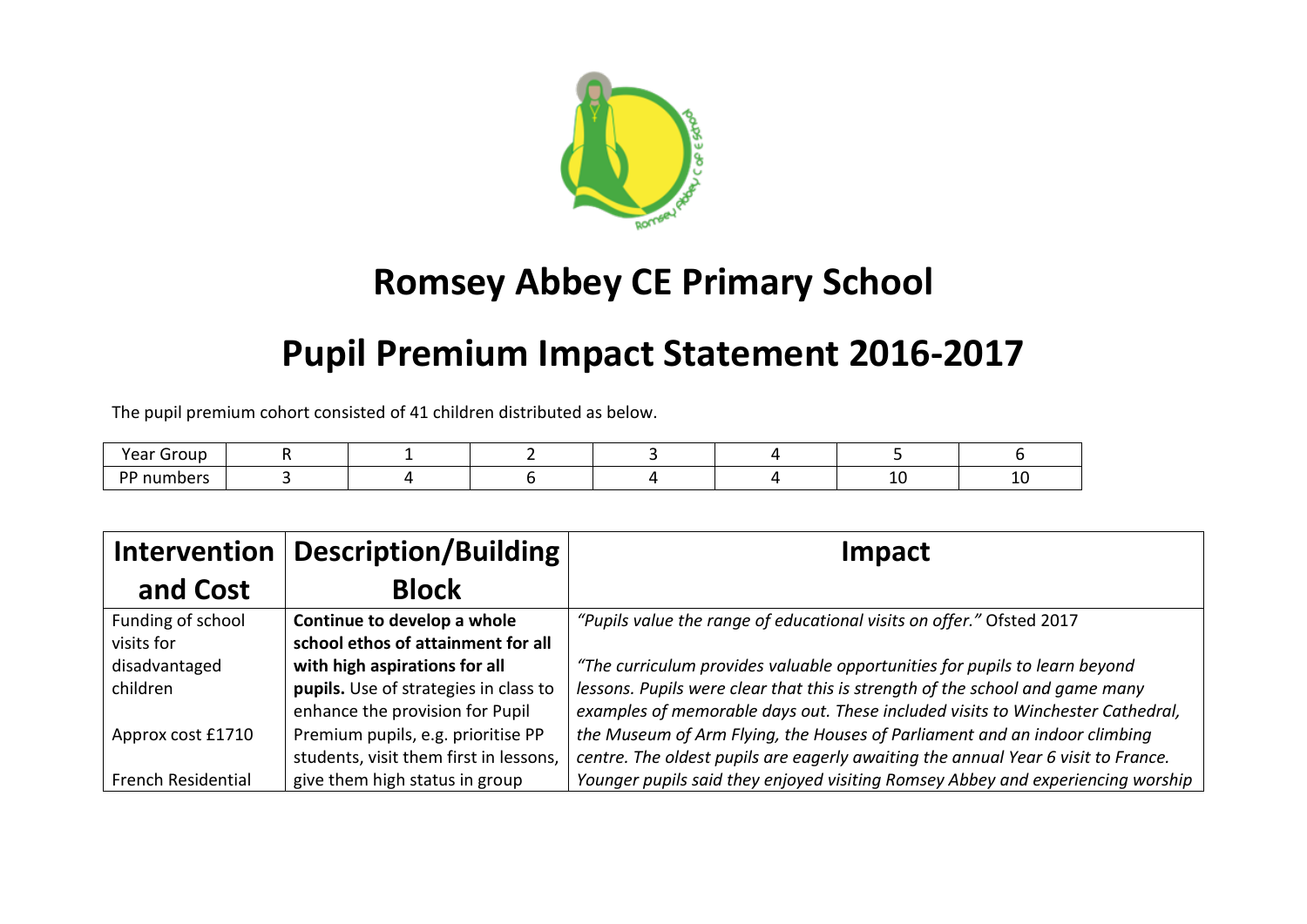| for Year 6 £1650      | tasks, identify them and sit them     | there." Ofsted 2017                                                                 |
|-----------------------|---------------------------------------|-------------------------------------------------------------------------------------|
|                       | where they can easily be sat next     |                                                                                     |
| Gardening and         | to, mark their work first (including  | 100% of Year 6 children attended the week long residential to France. One           |
| cookery £1500         | homework), give them 1:1 time in      | disadvantaged family handed over left over Euros from spending money to be          |
|                       | lessons, homework support             | given to a child the following year as they acknowledged that their family would    |
| Music Lessons for     | including resources and use them      | not be able to travel abroad and use it themselves. They said this was a once in a  |
| individuals £1650 and | as peer tutors and peer               | lifetime opportunity for their child.                                               |
| whole class £19,409   | supporters. Time will be given to     |                                                                                     |
|                       | developing these strategies in        | At Romsey Abbey School we believe that music should be accessible to all            |
|                       | phase meeting.                        | children. Our school is well known for its outstanding music provision; every pupil |
|                       |                                       | has weekly music lessons with a specialist music teacher. All pupils are            |
|                       | The children went on a wide           | encouraged to join our orchestra, the choir and take up an instrument at school.    |
|                       | variety of extra-curricular trips and | Each year we compete in Hampshire music festivals, any child can take part and      |
|                       | visits to enrich the-curriculum. All  | we enjoy a great deal of success. Past pupils are regularly represented in county   |
|                       | children were able to take part in    | and national choirs and orchestras.                                                 |
|                       | these visits regardless of parental   |                                                                                     |
|                       | contribution.                         | "Most pupils also benefit from musical instrument lessons. Some join the choir      |
|                       |                                       | and sing at local events."                                                          |
|                       |                                       |                                                                                     |
|                       |                                       | 36% of Pupil Premium children form KS2 performed solos in the summer concert.       |
|                       |                                       | This is in line with the 39% of non-pupil premium children who performed in the     |
|                       |                                       | same concert.                                                                       |
|                       |                                       |                                                                                     |
|                       |                                       | In our school we use school visits to enhance and enrich the curriculum. They are   |
|                       |                                       | planned for the beginning of each term to ensure the most use can be gained         |
|                       |                                       | during the term. Children who may not always be able to get out and about           |
|                       |                                       | benefit enormously from this additional learning. We have noticed that the          |
|                       |                                       | writing following a visit is always of a higher standard than that produced when    |
|                       |                                       | children have not had first-hand experience of what they are writing about.         |
|                       |                                       | Children learn French from Year 1-6 in the form of a short weekly lesson by a       |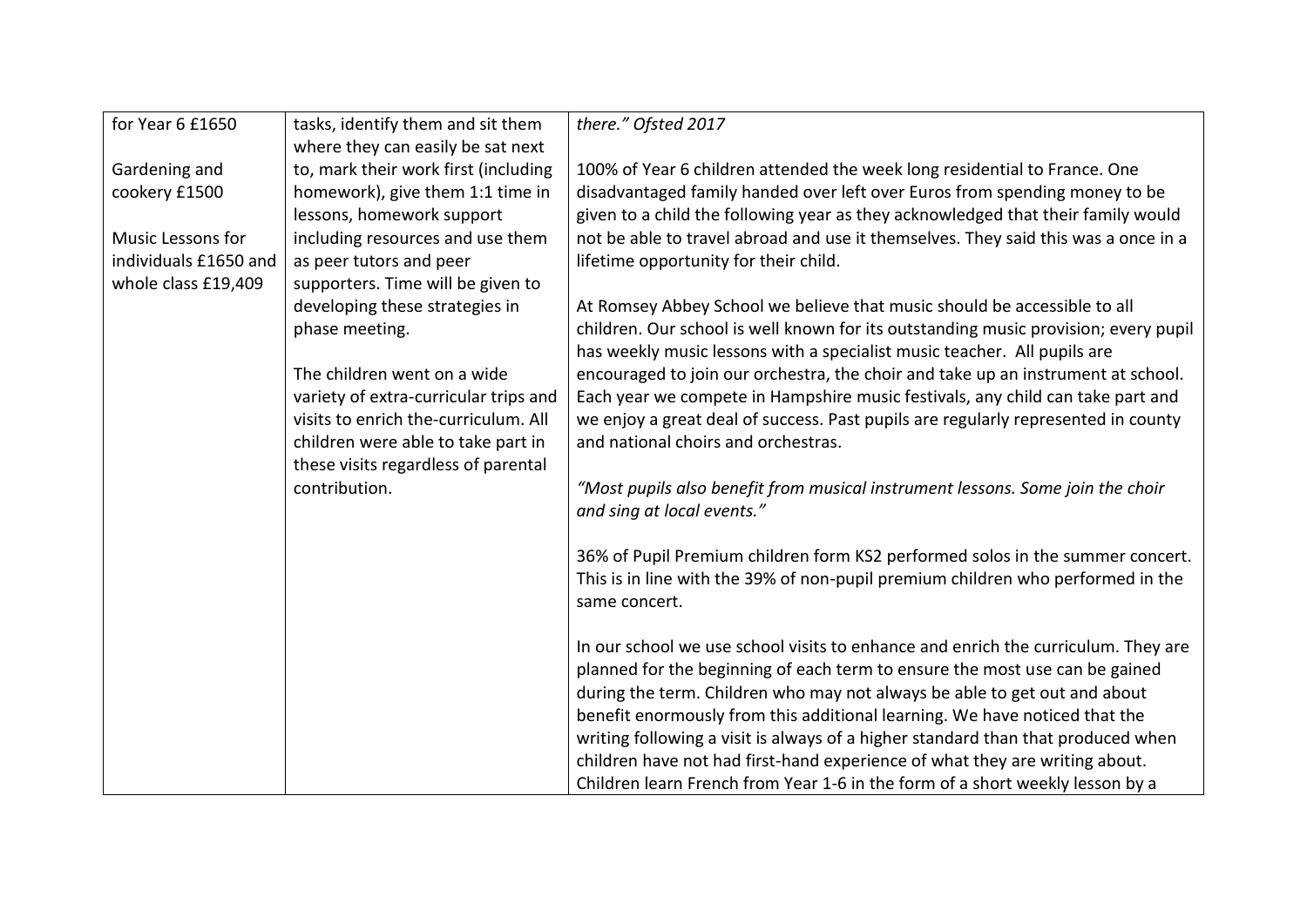|                                      |                                                                      | French teacher who is employed for one day a week in the school. During their<br>time in the school children learn French for the purpose of speaking it in France<br>during their residential in year 6. We are also committed to providing this<br>experience to enable all children to have French as a subject at secondary school<br>that they feel they are an expert in which gives them a real confidence amongst<br>their new peers. |
|--------------------------------------|----------------------------------------------------------------------|-----------------------------------------------------------------------------------------------------------------------------------------------------------------------------------------------------------------------------------------------------------------------------------------------------------------------------------------------------------------------------------------------------------------------------------------------|
|                                      |                                                                      | Attainment and progress - see end of report for progress data for KS1 and KS2.                                                                                                                                                                                                                                                                                                                                                                |
| Child and Family<br>Support Worker   | Targeted support to promote<br>achievement in pupils whose           | "Pupils who need it, receive valued support from the pastoral team." Ofsted 2017                                                                                                                                                                                                                                                                                                                                                              |
| £16,664.90                           | emotional, behavioural and social                                    | "Pupils who experience emotional and behavioural difficulties benefit from                                                                                                                                                                                                                                                                                                                                                                    |
| £295 to attend the                   | needs provide barriers to their                                      | support from suitably trained staff. Parents commented on the strength of this                                                                                                                                                                                                                                                                                                                                                                |
| <b>French Residential</b>            | attainment.                                                          | work." Ofsted 2017                                                                                                                                                                                                                                                                                                                                                                                                                            |
| <b>Designated Teacher</b>            | This role includes developing,                                       | "The school's children and families worker is keeping a close eye on pupils"                                                                                                                                                                                                                                                                                                                                                                  |
| attendance for one                   | agreeing and implementing time                                       | attendance and making sure that pupils and their families are provided with                                                                                                                                                                                                                                                                                                                                                                   |
| afternoon at pastoral                | bound action plans for identified                                    | helpful support when needed. This helps to ensure good attendance." Ofsted                                                                                                                                                                                                                                                                                                                                                                    |
| team meeting<br>£2,200, PEP meetings | pupils, one to one mentoring with<br>pupils needing support, small   | 2017                                                                                                                                                                                                                                                                                                                                                                                                                                          |
| for LAC and child                    | group sessions in nurture, self-                                     | <b>Quotes from children:</b>                                                                                                                                                                                                                                                                                                                                                                                                                  |
| protection, child in                 | esteem, conflict resolution and                                      |                                                                                                                                                                                                                                                                                                                                                                                                                                               |
| need and core group                  | promoting friendships.                                               | <b>Quotes from parents:</b>                                                                                                                                                                                                                                                                                                                                                                                                                   |
| meetings £2268 and                   |                                                                      |                                                                                                                                                                                                                                                                                                                                                                                                                                               |
| admin support £396.                  | The role also includes work with                                     | Quotes from professionals working with the child and family support worker:                                                                                                                                                                                                                                                                                                                                                                   |
| School Meals,                        | parents, external agencies and<br>secondary schools. Targeted family |                                                                                                                                                                                                                                                                                                                                                                                                                                               |
| <b>Breakfast Club or After</b>       | work to support families in                                          |                                                                                                                                                                                                                                                                                                                                                                                                                                               |
| School Club - £3002.10               | overcoming barriers to attendance                                    |                                                                                                                                                                                                                                                                                                                                                                                                                                               |
| (10 children)                        | and barriers to their children's                                     |                                                                                                                                                                                                                                                                                                                                                                                                                                               |
|                                      | learning.                                                            |                                                                                                                                                                                                                                                                                                                                                                                                                                               |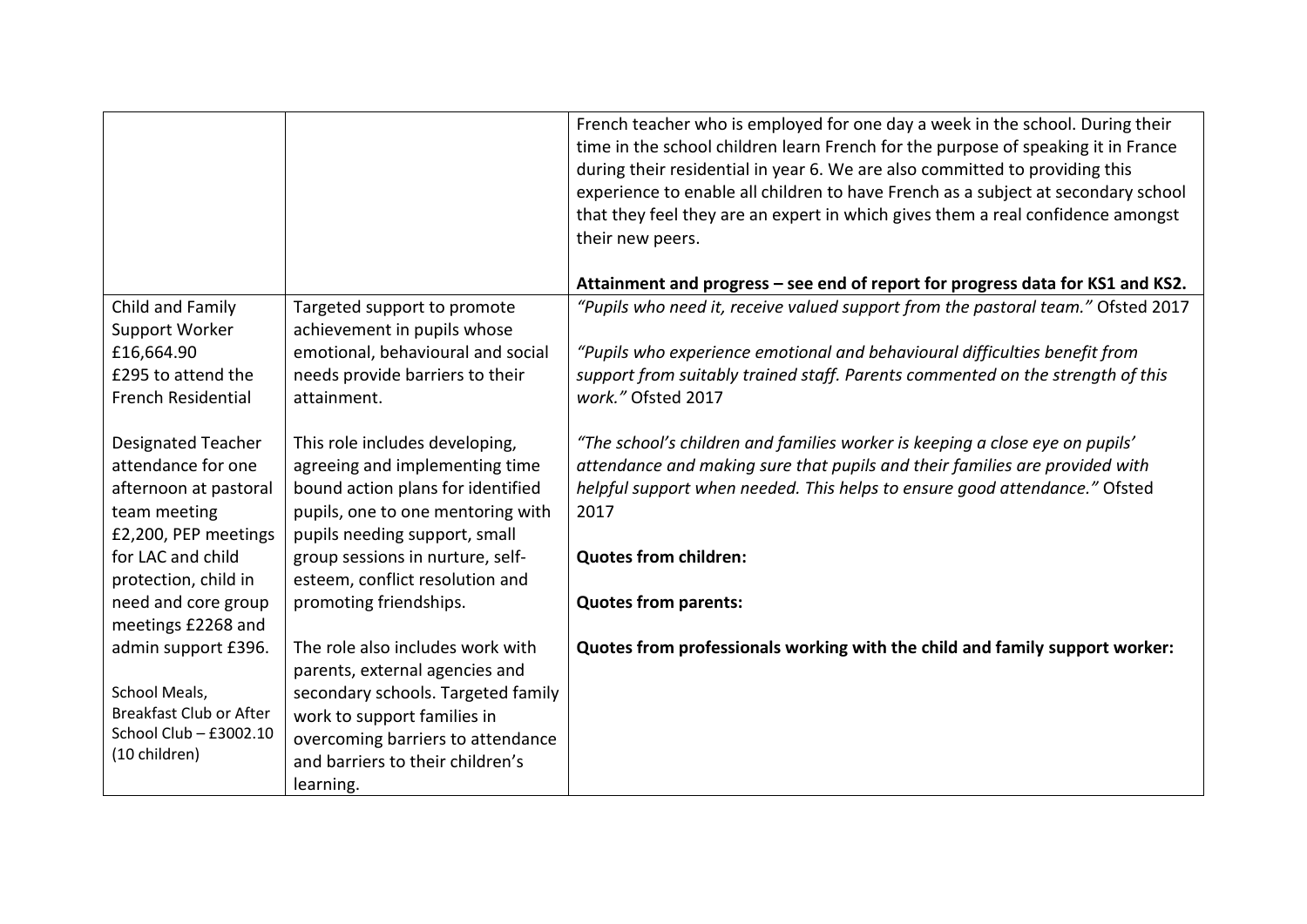## Organise coursed and training sessions for parents and carers.

Liaise with outside agencies to signpost families to appropriate services.

#### **Addressing behaviour and**

**attendance.** We have effective whole school behaviour strategies in place which children (through worship and class PHSE), staff (through INSET) and parents (through parent meetings) are all familiar with. We respond quickly to poor attendance through telephone calls, letters home and meetings with our Child and Family Support Worker. We have a system of rewards in place for good attendance (badges and certificates). The Child and Family Support Worker provides a strong and emotional support to parents.

We know that children learn best when they have had a good breakfast and lunch and for this reason we have used a proportion

### **Impact on attendance**

### **Our attendance is above national averages.**

| Group 2016-2017      | Number of<br>pupils |   | Average<br>attendance<br>% |
|----------------------|---------------------|---|----------------------------|
| Whole School         | 213                 |   | 96.94                      |
| <b>Pupil Premium</b> | 32                  |   | 96.37                      |
| <b>FSM</b>           | 22                  |   | 95.47                      |
| In Care              |                     | 5 | 99.37                      |
| AFC                  |                     | າ | 98.29                      |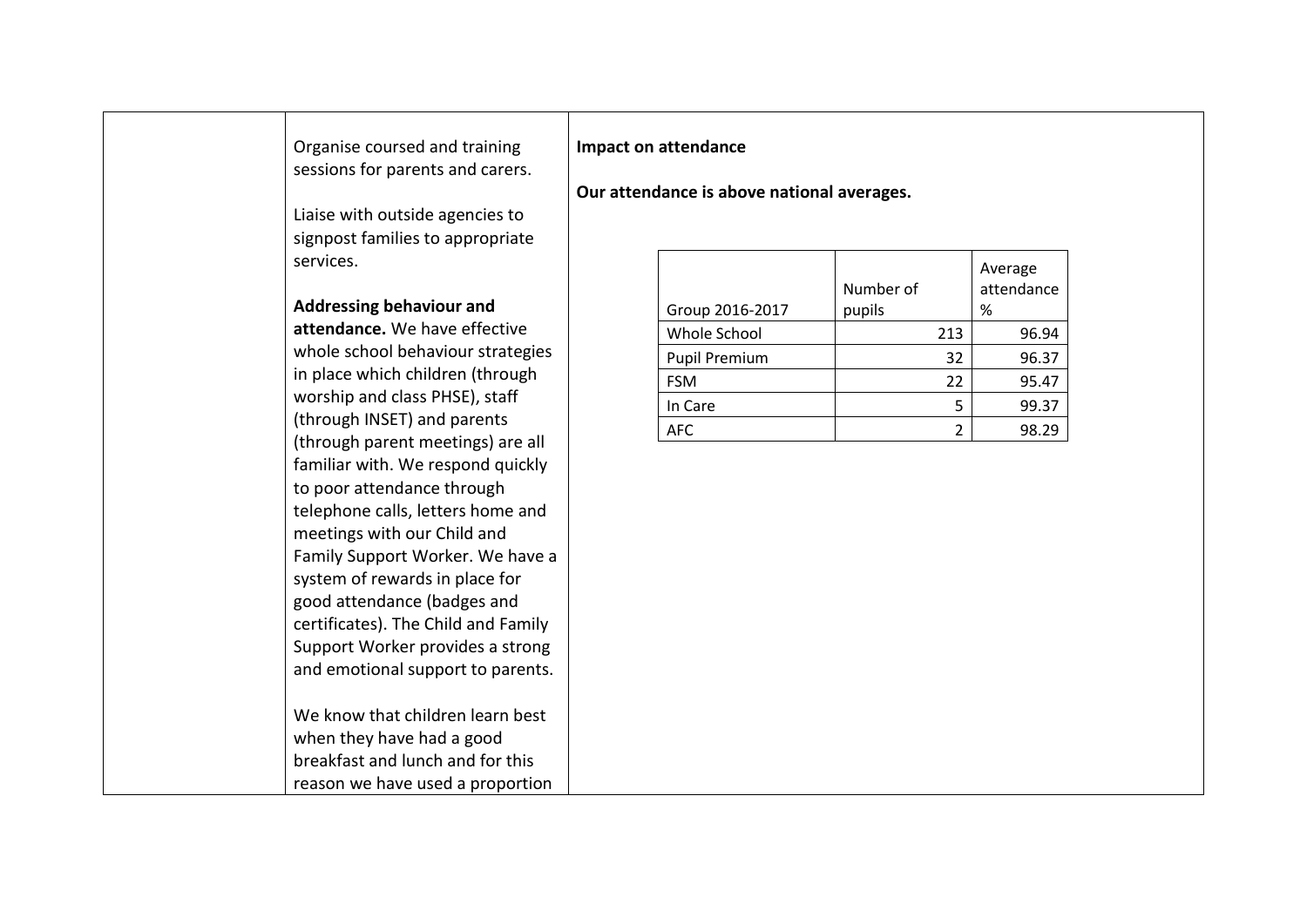|                               | of our pupil premium funding to<br>enable some children to attend     |                                                                                                                                                             |                                |                                                                                  |                                                                                |  |
|-------------------------------|-----------------------------------------------------------------------|-------------------------------------------------------------------------------------------------------------------------------------------------------------|--------------------------------|----------------------------------------------------------------------------------|--------------------------------------------------------------------------------|--|
|                               | our school breakfast club and/or                                      |                                                                                                                                                             |                                |                                                                                  |                                                                                |  |
|                               | receive a school dinner. Other<br>children will benefit from the use  |                                                                                                                                                             |                                |                                                                                  |                                                                                |  |
|                               |                                                                       |                                                                                                                                                             |                                |                                                                                  |                                                                                |  |
|                               | of the funding to enable them to<br>attend our after school club with |                                                                                                                                                             |                                |                                                                                  |                                                                                |  |
|                               |                                                                       |                                                                                                                                                             |                                |                                                                                  |                                                                                |  |
|                               | trained play workers.                                                 |                                                                                                                                                             |                                |                                                                                  |                                                                                |  |
| <b>Quality First Teaching</b> | The emphasis at Romsey Abbey                                          |                                                                                                                                                             |                                | "Leaders have introduced helpful regular checks on the quality of teaching. They |                                                                                |  |
| including INSET               | Primary School is on 'quality                                         |                                                                                                                                                             |                                | share their findings weekly with the staff group and provided training that is   |                                                                                |  |
| £1170                         | teaching first'. We are continually                                   |                                                                                                                                                             |                                | helping teachers to improve their practice." Ofsted 2017                         |                                                                                |  |
|                               | striving to improve this through                                      |                                                                                                                                                             |                                |                                                                                  |                                                                                |  |
|                               | our SIP, by setting high                                              | "Teaching in maths is improving. Encouraging teachers have responded well to<br>the training and quidance which leaders have provided. Pupils now have more |                                |                                                                                  |                                                                                |  |
|                               | expectations that all children can                                    |                                                                                                                                                             |                                |                                                                                  |                                                                                |  |
|                               | achieve, through our use of non-                                      |                                                                                                                                                             |                                | opportunities to apply their mathematical knowledge and reasoning skills to      |                                                                                |  |
|                               | negotiables within every                                              |                                                                                                                                                             | solving problems." Ofsted 2017 |                                                                                  |                                                                                |  |
|                               | classroom, by monitoring progress                                     |                                                                                                                                                             |                                |                                                                                  |                                                                                |  |
|                               | termly at Pupil Progress meetings,                                    |                                                                                                                                                             |                                | In 2016-2017 based on triangulated outcomes, lesson observations, quality of     |                                                                                |  |
|                               | through sharing good practice at                                      |                                                                                                                                                             |                                | marking and feedback and progress of pupils, teaching was broadly good in        |                                                                                |  |
|                               | phase and staff meetings and in                                       |                                                                                                                                                             |                                | classes where there was stability throughout the year.                           |                                                                                |  |
|                               | collaboration with other local                                        |                                                                                                                                                             |                                |                                                                                  |                                                                                |  |
|                               | schools.                                                              |                                                                                                                                                             |                                |                                                                                  | Attainment and progress – see end of report for progress data for KS1 and KS2. |  |
| Closing the Gap - HLTA        | We are committed to meeting                                           |                                                                                                                                                             |                                | 22 children involved in focussed phonics teaching in Year 1                      |                                                                                |  |
| targeted intervention         | individual learning needs by                                          |                                                                                                                                                             |                                |                                                                                  |                                                                                |  |
| through small group           | identifying the barriers and                                          | <b>Phonic Assessment</b>                                                                                                                                    |                                | Passed $(32+)$                                                                   | Full Marks (40)                                                                |  |
| work -1 afternoon a           | challenges each pupil faces and                                       | 2017                                                                                                                                                        | ALL (22)                       | 86%                                                                              | 9%                                                                             |  |
| week for 10 weeks<br>£780     | then by choosing the best                                             |                                                                                                                                                             | PP(4)                          | 50%                                                                              | $\mathbf{0}$                                                                   |  |
|                               | strategies to help each pupil make                                    |                                                                                                                                                             | Non PP (18)                    | 89%                                                                              | 11%                                                                            |  |
| 1:1 support - £500 (2         | the next step. This is evidenced at                                   |                                                                                                                                                             | Difference                     | $-39$                                                                            | $-11$                                                                          |  |
| children from Year 2)         | termly pupil progress meeting.                                        |                                                                                                                                                             | National                       | 81%                                                                              |                                                                                |  |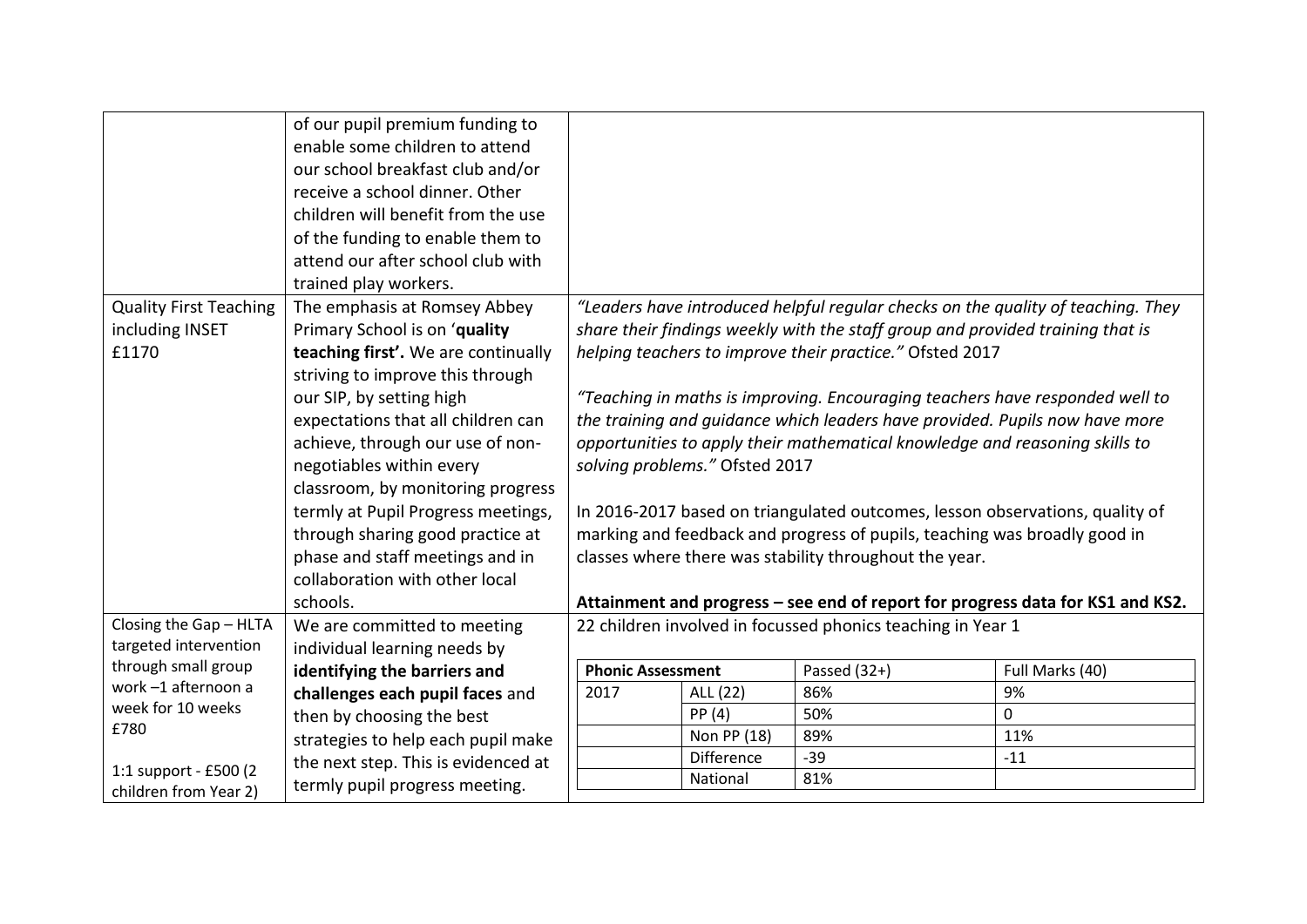|                       | Some children with specific         |                                                                                | Hampshire                         | 82%                                                                            |  |  |  |
|-----------------------|-------------------------------------|--------------------------------------------------------------------------------|-----------------------------------|--------------------------------------------------------------------------------|--|--|--|
| Speech Therapy - £400 | learning needs have additional      |                                                                                |                                   |                                                                                |  |  |  |
| $(1 \text{ child})$   | individual support whereas other    | Year 2 100% of disadvantaged pupils retaking the phonic screening test passed  |                                   |                                                                                |  |  |  |
|                       | children receive group support.     |                                                                                | this year (80% non-disadvantaged) |                                                                                |  |  |  |
|                       |                                     |                                                                                |                                   |                                                                                |  |  |  |
|                       | 4 x 1/2 hour phonics teaching       |                                                                                |                                   |                                                                                |  |  |  |
|                       | weekly in small groups              |                                                                                |                                   |                                                                                |  |  |  |
|                       | Staff are effectively deployed.     |                                                                                |                                   | Focus on school improvement plan 2017-2018                                     |  |  |  |
|                       | Teachers are used to work with      |                                                                                |                                   |                                                                                |  |  |  |
|                       | the most vulnerable children and    |                                                                                |                                   | Attainment and progress – see end of report for progress data for KS1 and KS2. |  |  |  |
|                       | teaching assistants are trained to  |                                                                                |                                   |                                                                                |  |  |  |
|                       | support pupils learning,            |                                                                                |                                   |                                                                                |  |  |  |
|                       | particularly through phonics and    |                                                                                |                                   |                                                                                |  |  |  |
|                       | big maths groupings.                |                                                                                |                                   |                                                                                |  |  |  |
|                       |                                     |                                                                                |                                   |                                                                                |  |  |  |
|                       | All teachers use data to identify   |                                                                                |                                   | Focus on school improvement plan 2017-2018                                     |  |  |  |
|                       | pupils' learning needs, progress is |                                                                                |                                   |                                                                                |  |  |  |
|                       | reviewed half termly and            | Attainment and progress - see end of report for progress data for KS1 and KS2. |                                   |                                                                                |  |  |  |
|                       | underperformance is quickly         |                                                                                |                                   |                                                                                |  |  |  |
|                       | addressed (see assessment policy).  |                                                                                |                                   |                                                                                |  |  |  |
|                       | The schools marking policy is       |                                                                                |                                   |                                                                                |  |  |  |
|                       | effective and manageable allowing   |                                                                                |                                   |                                                                                |  |  |  |
|                       | children to have clear feedback     |                                                                                |                                   |                                                                                |  |  |  |
|                       | and know what their next steps      |                                                                                |                                   |                                                                                |  |  |  |
|                       | are.                                |                                                                                |                                   |                                                                                |  |  |  |
|                       |                                     |                                                                                |                                   |                                                                                |  |  |  |
|                       | All staff are held accountable for  |                                                                                |                                   | Focus on school improvement plan 2017-2018                                     |  |  |  |
|                       | raising attainment at termly pupil  |                                                                                |                                   |                                                                                |  |  |  |
|                       | progress meetings. These are        | Attainment and progress – see end of report for progress data for KS1 and KS2. |                                   |                                                                                |  |  |  |
|                       | attended by members of the SLT      |                                                                                |                                   |                                                                                |  |  |  |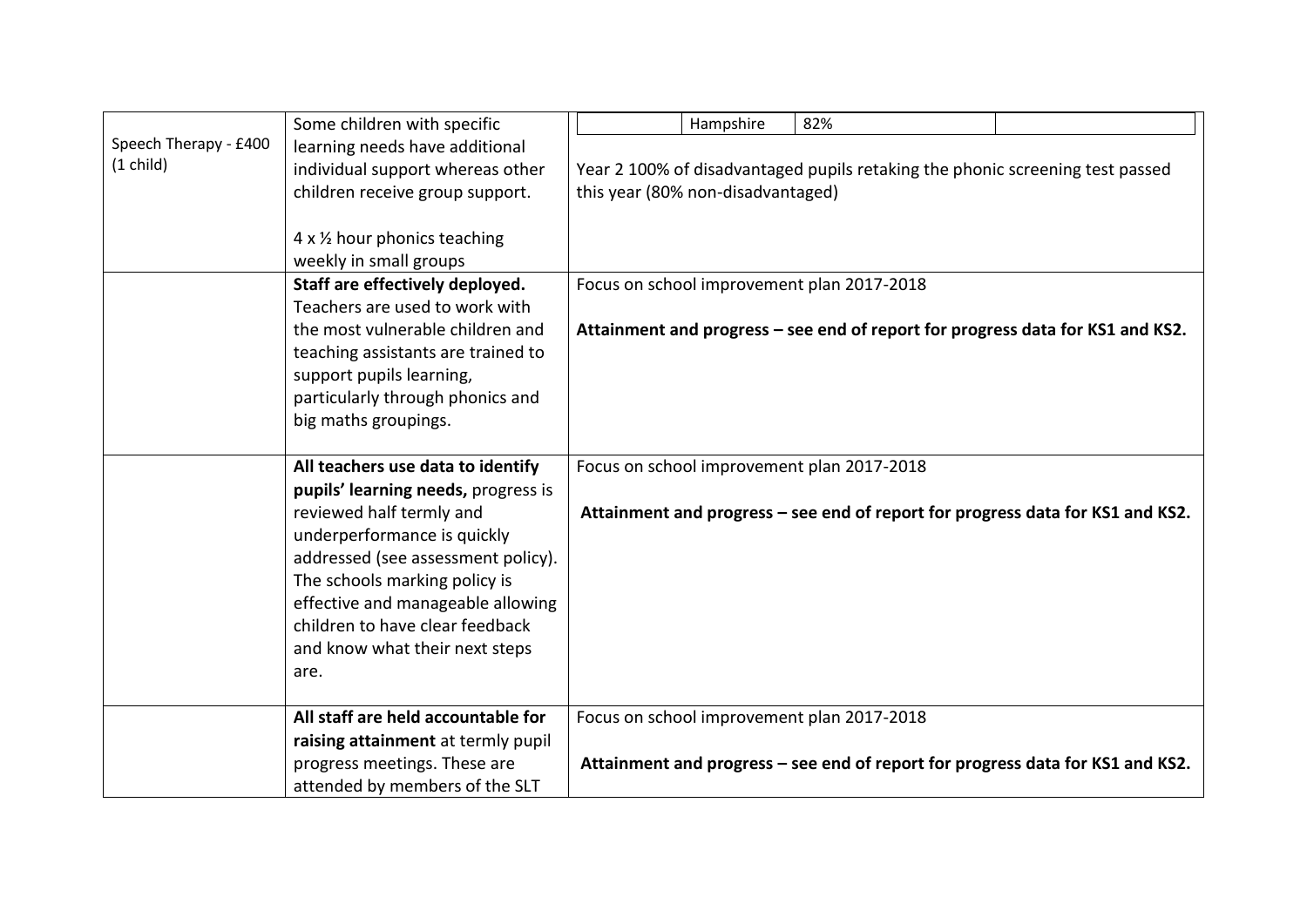|        | and members of the governing       |  |
|--------|------------------------------------|--|
|        | body. Development needs for staff  |  |
|        | are identified and strategies      |  |
|        | quickly put in to place to address |  |
| these. |                                    |  |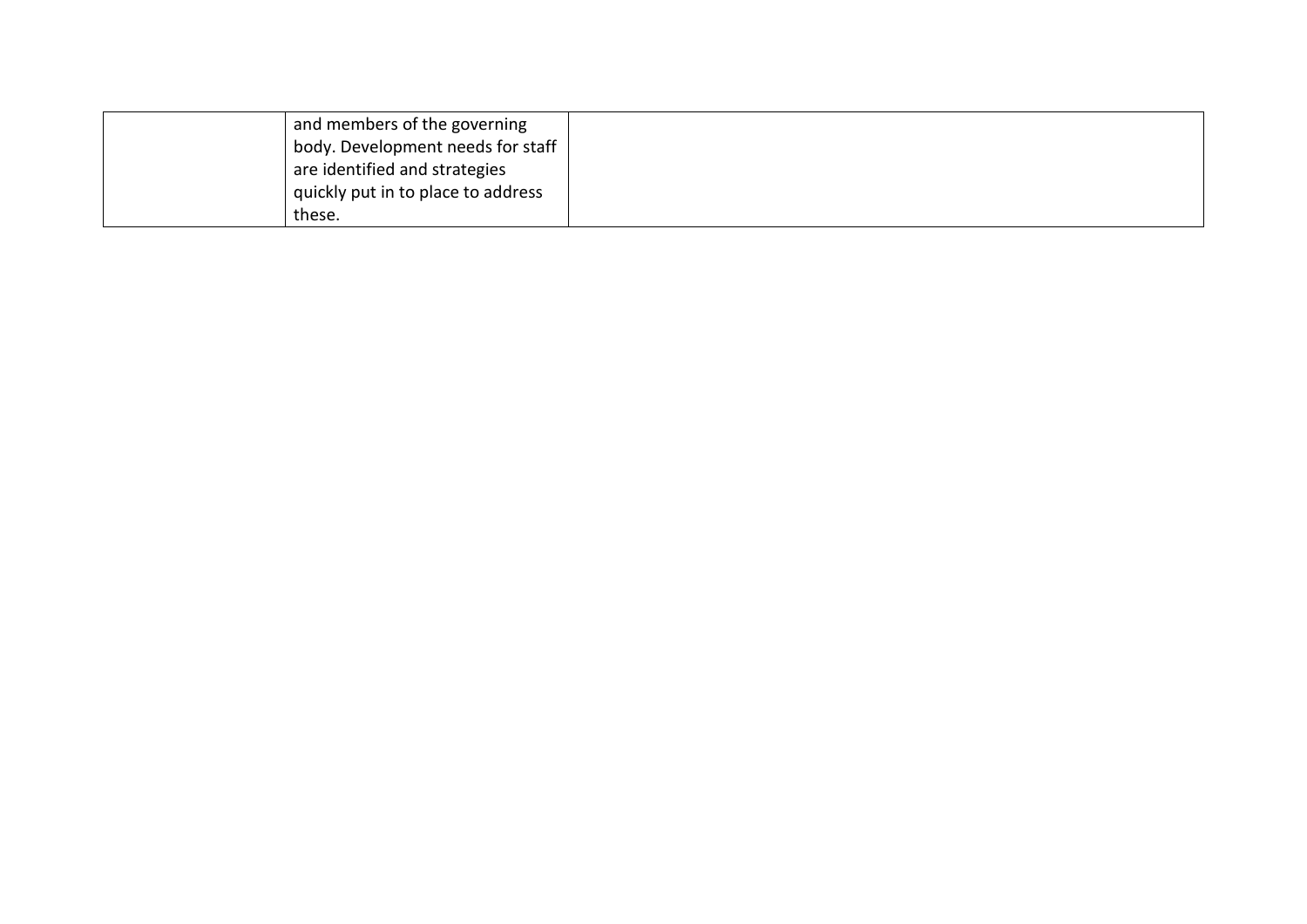# **Performance of disadvantaged pupils at end of KS2**

# **In 2016-2017 36% of children in Year 6 at Romsey Abbey CE Primary were entitled to Pupil Premium funding.**

**KS2** 

| ARE                  |             |         |         | % of pupils in Y6 at or above ARE 2016 |         |          |                |              |                  |              |                |
|----------------------|-------------|---------|---------|----------------------------------------|---------|----------|----------------|--------------|------------------|--------------|----------------|
|                      |             | Reading | Reading | Writing                                | Writing | Maths    | Maths          | <b>RWM</b>   | <b>RWM</b>       | Grammar,     | Grammar,       |
|                      |             | Expecte | Higher  | Expected                               | Greater | Expected | Higher         | Expected     | Higher           | Punctuation, | Punctuation,   |
|                      |             | d       |         |                                        | Depth   |          |                |              |                  | Spelling     | Spelling       |
|                      |             |         |         |                                        |         |          |                |              |                  | Expected     | Higher         |
| 2016                 | ALL         | 67      | 19      | 70                                     | 11      | 52       | $\overline{4}$ | 37           | $\boldsymbol{0}$ | 70           | $\overline{7}$ |
|                      | PP          | 29      |         | 57                                     |         | 14       |                | $\mathbf{0}$ |                  |              |                |
| Hampshire            |             | 71      | 23      | 80                                     | 20      | 72       | 17             | 59           | $\overline{7}$   | 74           | 23             |
| National             |             |         |         |                                        |         |          |                |              |                  |              |                |
| Average              |             | 103     |         |                                        |         | 100      |                |              |                  | 102          |                |
| Scaled               |             |         |         |                                        |         |          |                |              |                  |              |                |
| Score                |             |         |         |                                        |         |          |                |              |                  |              |                |
| 2017                 | ALL         | 62      | 23      | 77                                     | 19      | 69       | $\,8\,$        | 62           |                  | 62           | 12             |
|                      | (26)        |         |         |                                        |         |          |                |              |                  |              |                |
|                      | <b>PP</b>   | 33      | 11      | 56                                     | 11      | 66       | 22             |              |                  | 22           | $\mathbf{0}$   |
|                      | Non         | 82      | 29      | 59                                     | 24      | 82       | 12             |              |                  | 88           | 33             |
|                      | PP          |         |         |                                        |         |          |                |              |                  |              |                |
|                      | <b>Diff</b> | $-49$   | $-18$   | $-3$                                   | $-13$   | $-16$    | $+10$          |              |                  | $-66$        | $-33$          |
| Hampshire            |             | 76      | 29      | 80                                     | 23      | 77       | 23             | 65           | 11               | 78           | 30             |
| National             |             | 71      |         | 76                                     |         | 75       |                | 61           |                  | 77           |                |
| Average              |             | 102     |         |                                        |         | 102      |                |              |                  | 102          |                |
| Scaled               |             |         |         |                                        |         |          |                |              |                  |              |                |
| Score<br><b>RAPS</b> |             |         |         |                                        |         |          |                |              |                  |              |                |
| Average              |             | 105     |         |                                        |         | 104      |                |              |                  | 106          |                |
| Scaled               |             |         |         |                                        |         |          |                |              |                  |              |                |
| Score                |             |         |         |                                        |         |          |                |              |                  |              |                |
| <b>RAPS</b>          |             |         |         |                                        |         |          |                |              |                  |              |                |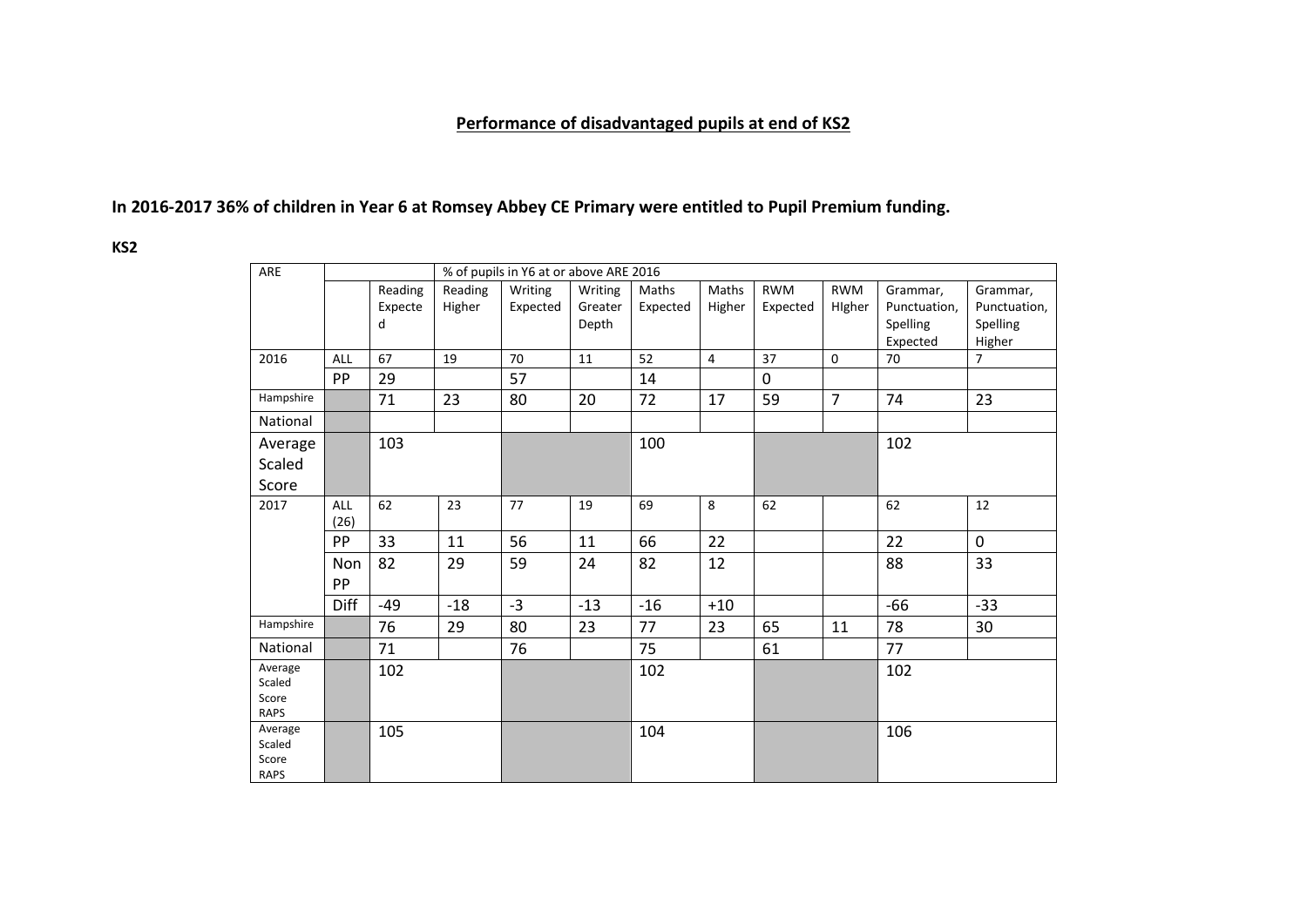# **Performance of disadvantaged pupils at end of KS1**

# **In 2016-2017 16% of children in Year 2 at Romsey Abbey CE Primary were entitled to Pupil Premium funding.**

**KS1** 

| ARE  |                   | % of pupils in Y2 at or above ARE 2016 |         |         |                |              |                |            |            |  |  |
|------|-------------------|----------------------------------------|---------|---------|----------------|--------------|----------------|------------|------------|--|--|
|      |                   | Reading                                | Reading | Writing | Writing        | <b>Maths</b> | Maths          | <b>RWM</b> | <b>RWM</b> |  |  |
|      |                   | $EXS+$                                 | GD      | $EXS+$  | GD             | $EXS+$       | GD             | $EXS+$     | GD         |  |  |
| 2016 | ALL (32)          | 69                                     | 13      | 83      | 6              | 71           | 0              | 66         | 0          |  |  |
|      | PP(4)             | 25                                     | 0       | 25      | 0              | 25           | 0              | 25         | 0          |  |  |
|      | Non PP<br>(28)    | 75                                     | 14      | 93      | $\overline{7}$ | 79           | $\overline{0}$ | 71         | 0          |  |  |
|      | <b>Difference</b> | $-50$                                  | $-14$   | $-68$   | $-7$           | $-54$        | 0              | -46        | 0          |  |  |
| 2017 | ALL (30)          | 77                                     | 20      | 81      | 13             | 81           | 23             | 67         | 13         |  |  |
|      | PP (5)            | 20                                     | 0       | 60      | $\Omega$       | 60           | 0              | 20         | 0          |  |  |
|      | Non PP<br>(25)    | 92                                     | 24      | 88      | 16             | 92           | 28             | 80         | 16         |  |  |
|      | <b>Difference</b> | $-72$                                  | $-24$   | $-28$   | $-16$          | $-32$        | $-28$          | -60        | $-16$      |  |  |
|      | <b>National</b>   | 76                                     | 25      | 68      | 16             | 75           | 21             | 64         | 11         |  |  |
|      | Hampshire         | 82                                     | 34      | 74      | 20             | 79           | 25             | 70         | 15         |  |  |